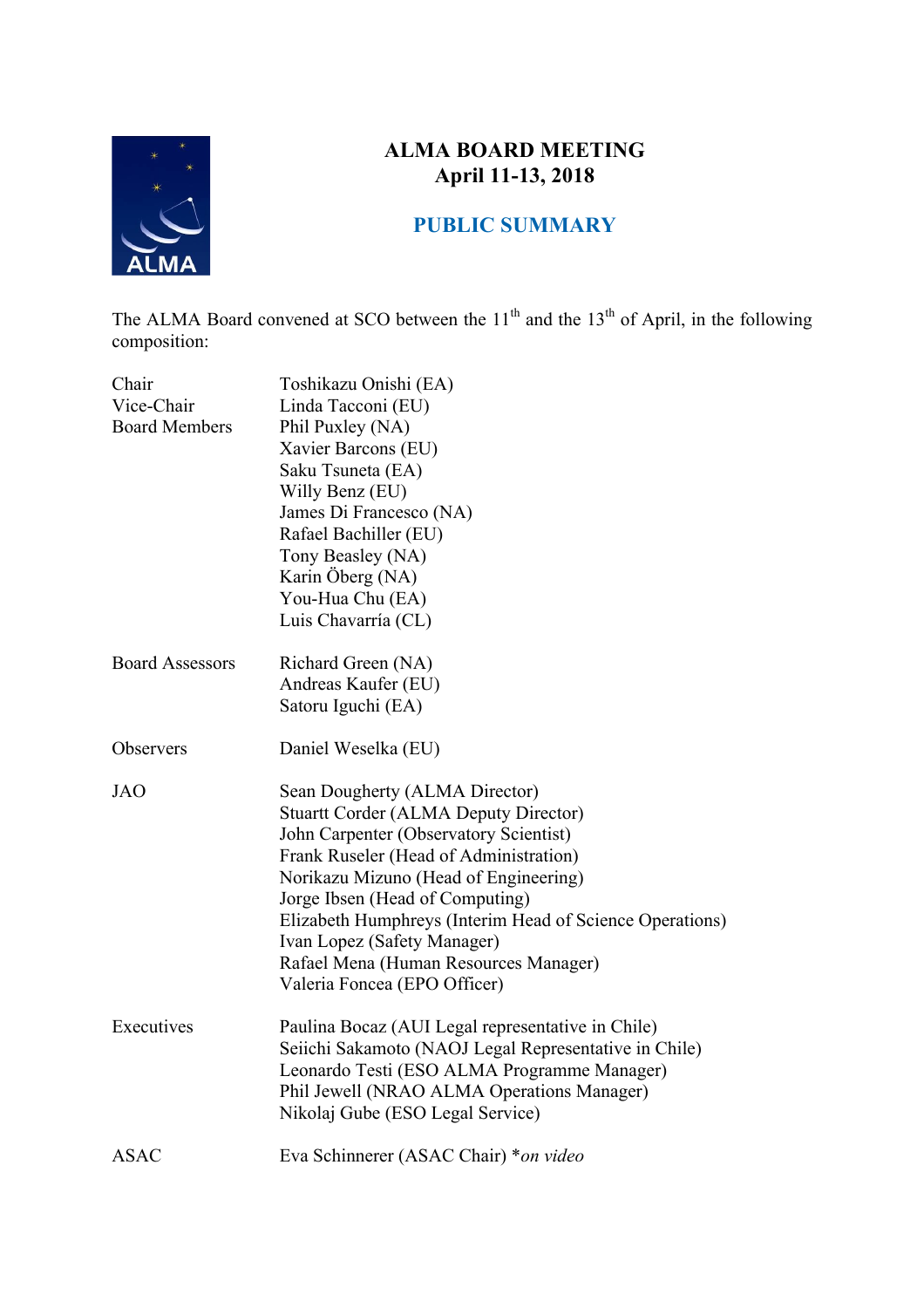Board's Secretary Alejandra Voigt (JAO Executive Officer) Assistant Secretary Patrick Donahoe (AUI Senior Advisor)

## **PUBLIC SUMMARY**

The ALMA Board held its April 2018 meeting, at the Santiago Central Office (SCO), Chile. The Board's Chair welcomed the new Board Members appointed by ESO, NSF and NAOJ:

- Willy Benz, ESO Council President
- Saku Tsuneta, NAOJ Director General
- Karin Öberg, Harvard-Smithsonian Center for Astrophysics
- You-Hua Chu, Director of ASIAA, Taiwan

The Chair also welcomed the three new assessors appointed by the Parties:

- Dr. Richard Green, Director of the Division of Astronomical Sciences, NSF, who was attending as the North American assessor for this meeting only.
- Dr. Andreas Kaufer, ESO Director of Operations
- Dr. Satoru Iguchi, NAOJ Deputy Director

Finally, Dr. Onishi also welcomed Dr. Sean Dougherty, who attended his first Board meeting as the new ALMA Director; and Daniel Weselka, who attended the meeting as an ESO observer.

## **ALMA Overview**

The Board noted the presentations given by the ALMA Director and Deputy Director, regarding the latest activities, achievements and challenges for ALMA since November, 2017, including:

- Very stable and safe operations.
- The improvements in life at the site with the fully operative Residencia delivered by ESO and the new indoors sports facility that will be built over the next year, enabled by NSF and NRAO.
- The results of the very successful January 2018 ALMA-wide general Management (AMT/IXTs) meeting and a very constructive March 2018 Director's Council meeting in Mitaka.
- The results of the February 2018 maintenance period.
- A stable data processing situation since January 2018.
- The summary of the EPO activities including cooperative efforts in Chile sponsored by NAOJ, AUI/NRAO and ESO.
- A brief status review of the Cycle 5 data activities, covering the number of observing hours, execution and observing efficiency, and availability of antennas.
- Integrated Operations challenges such as the new, more automated data reduction workflow.
- Science Operations successes such as the policy on ISOpT decision-making, continued interaction between system specialists at the JAO and in the regions, NA CASA and pipeline efforts, European ARC nodes all-hands retreat and ARC network strategic plan review.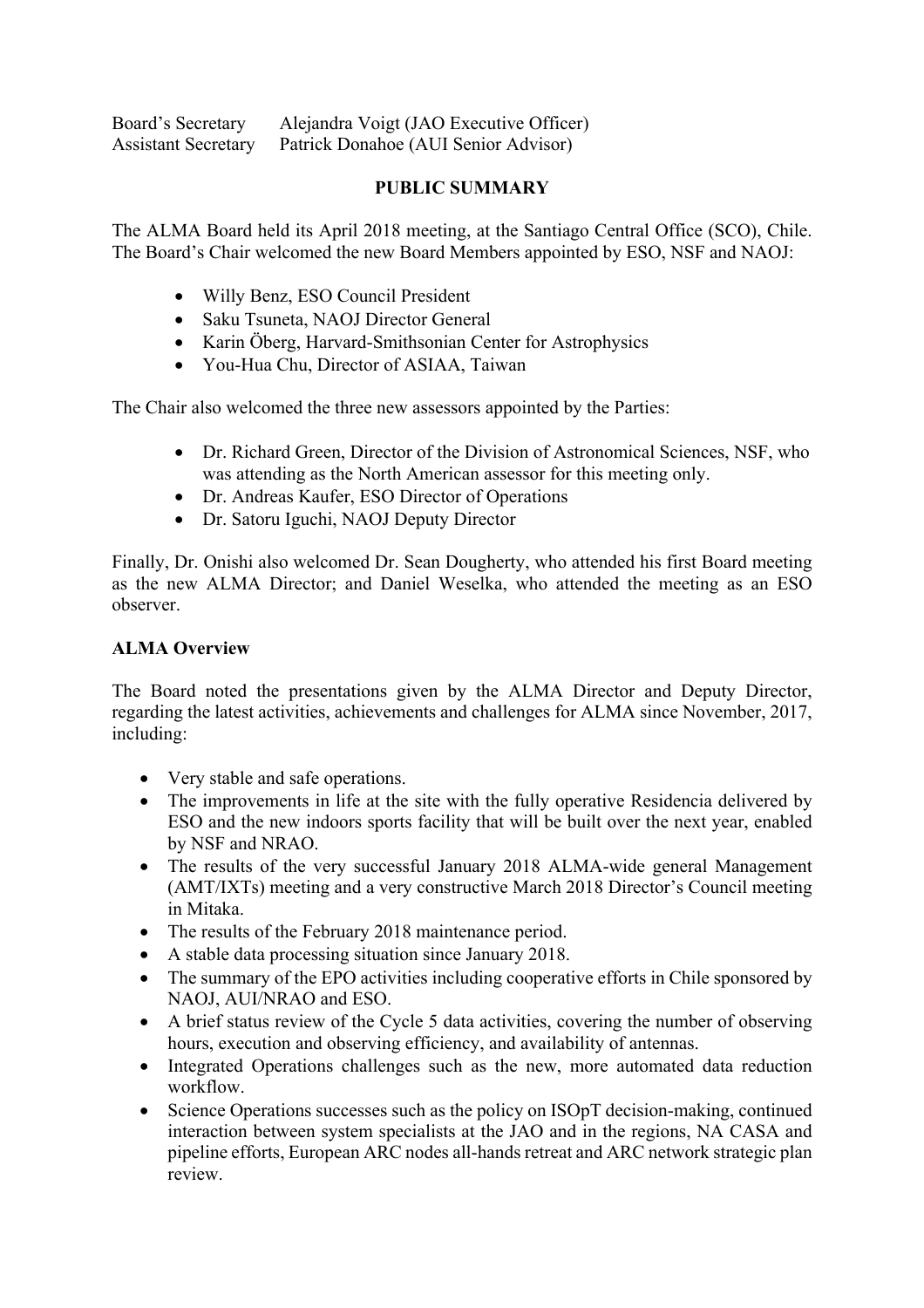- Science successes such as the acceptance of the Band 2 performance metric, the evolving public version of the ALMA Development Roadmap, the review of an alternate proposal review model, and science community workshops/conferences.
- Science challenges such as the Cycle 5 long baseline proposal density and high frequency observing optimization, and Cycle 6 efforts to realize full operational capabilities without overburdening data processing.
- Engineering successes such as the strong support for corrective maintenance activities, meeting high array availability goals, Band 5 integration, and repair of the power feeder cable.
- Computing successes such as careful monitoring of processes and infrastructure after the successful Cycle 6 call for proposal launch, and the integration of dynamic scheduling interface improvements into regular workflow.

## **Scientific Matters**

The Board noted the presentations given by the Observatory Scientist, the Chair of the Board's Science Committee and the Chair of the ASAC on the following topics:

- A raw data release pilot program to be implemented in May 2018, as approved by the Board.
- Publication of ALMA results in each region as follows:
	- $\circ$  Europe 41%
	- o North America 28%
	- $\circ$  East Asia 18%
	- $\circ$  Chile 6 %
	- o Open Skies 7%
- Director's Discretionary Time statistics
- Science Results including:
	- o A thermal map of Europa
	- o A warm dust belt in 100Myr star
	- o Millimeter flare in Proxima Centauri
	- o Filaments in Orion
	- $\circ$  Environment around a z=5 galaxy
	- o Lensed Herschel galaxies
- The main data processing goals to process 90% of standard observing modes at the JAO and to process and deliver 90% standard mode observations to PIs within 30 days after observations are completed.
- The trend of time elapsed between the completion of observations to delivered data has steadily improved for both pipeline and manually processed data since October 2017.
- Progress toward long-term solutions.
- Cycle 6 and 7 Preparations.
- Alternative Proposal Review Models for ALMA.

The Board received feedback from the ASAC Chair to the general and ad hoc ASAC charges. Items included the following:

- impressive images of proto stellar disks from the first completed large program.
- A review of the six standing general charges to the ASAC
- A review of the following ad hoc charges: